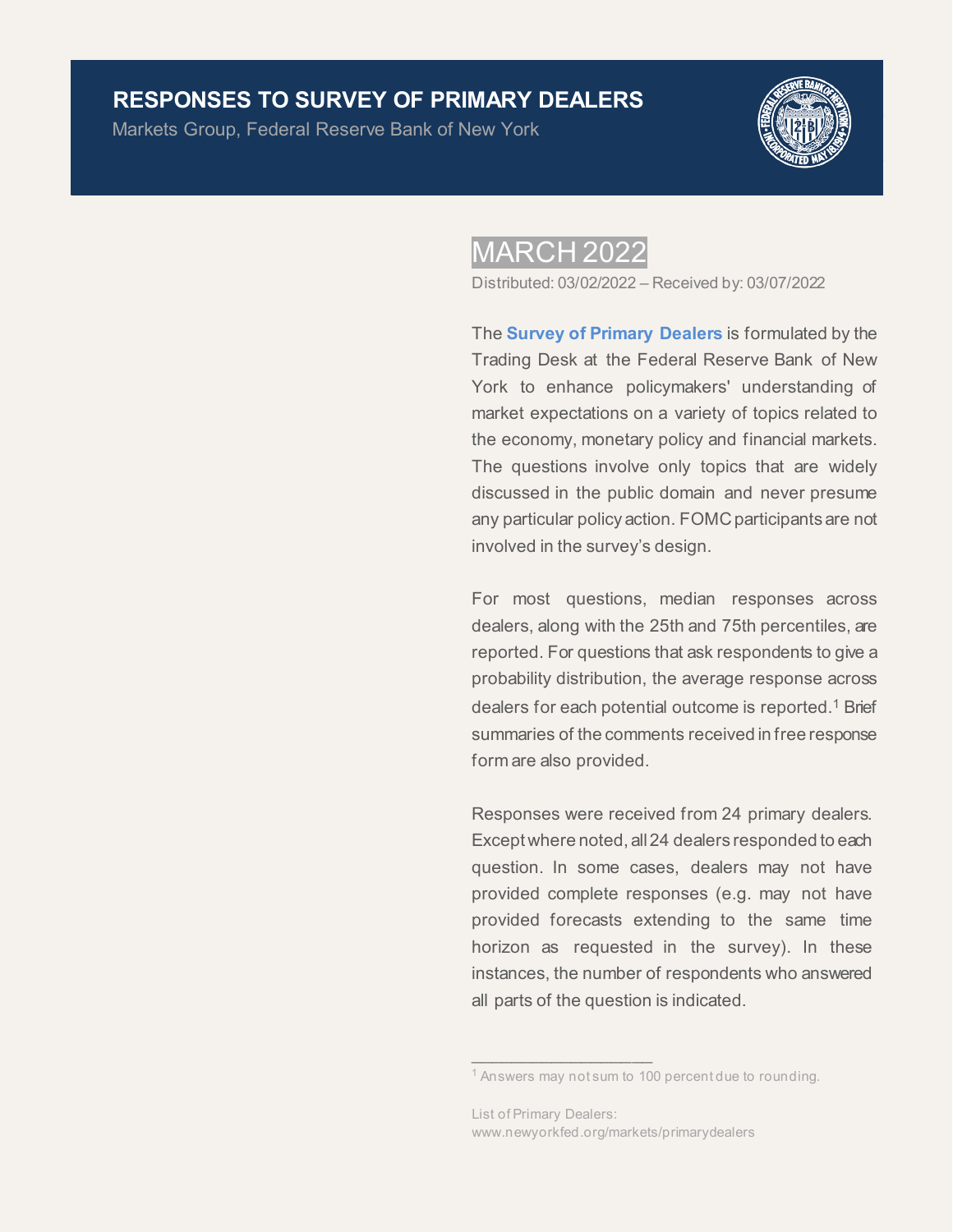# **Table of Contents**

| $Q-1)$ | <b>FOMC Meeting Expectations</b>                             |
|--------|--------------------------------------------------------------|
| $Q-2)$ | Target Federal Funds Rate/Range and Lower Bound Expectations |
| $Q-3)$ | <b>Federal Reserve Assets</b>                                |
| $Q-4)$ | <b>Treasury Rate Modal Expectations</b>                      |
| $Q-5)$ | Mortgage Rate Modal Expectations                             |
| $Q-6)$ | <b>Fiscal Policy Expectations</b>                            |
| $Q-7)$ | Inflation Probability Distributions                          |
| $Q-8)$ | U.S. and Global Recession Probabilities                      |
| $Q-9)$ | <b>Estimates of Economic Indicators</b>                      |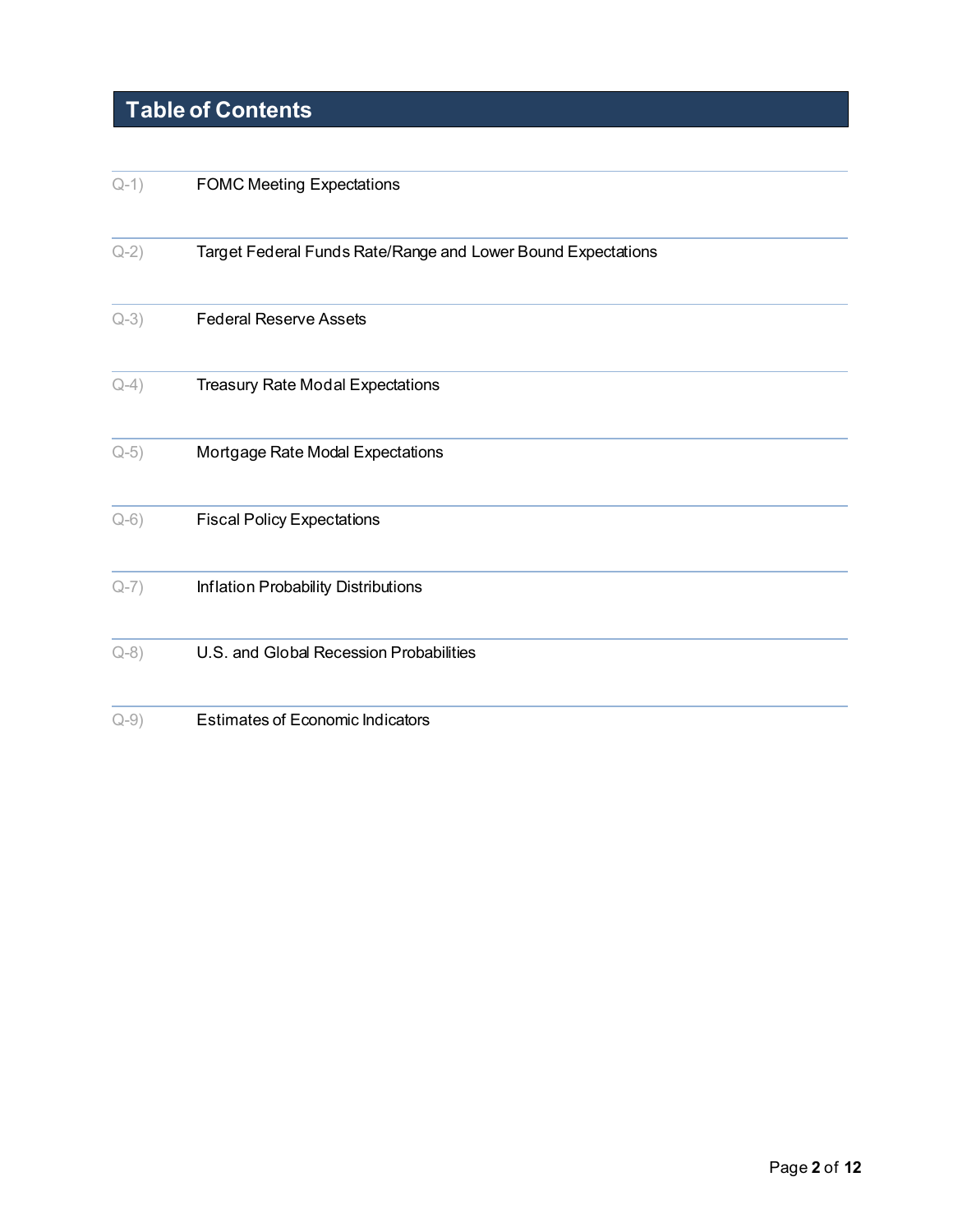<span id="page-2-0"></span>**1a)** Provide below your expectations for **changes**, if any, to the language referencing each of the following topics in the March FOMC statement. **Please write N/A if you do not expect any changes.**

Current economic conditions:

**In response to this question, many dealers indicated they expected a reference to geopolitical events or uncertainty. Many dealers indicated they expected an adjustment to language around COVID-19, such as removing language around rising cases or sectors affected by the rise in cases. Several dealers indicated they expected a reference to the strong labor market, several indicated they expected a reference to elevated or persistent inflation, and several indicated they expected a reference to strong economic activity.**

Economic outlook and communication on the expected path of the target federal funds rate:

**Many dealers indicated they expected an increase in the target range for the federal funds rate, and several expected an associated reference to inflation running above 2 percent and a strong labor market. Many dealers indicated they expected some signal of further increases in the target range, and several indicated they expected mention that the pace of future increases would be data dependent. In response to this question, many dealers indicated they expected a reference to geopolitical events or uncertainty.** 

Communication on tools other than the target federal funds rate:

**Many dealers indicated they expected a reference to the end of net asset purchases, and several expected a reference to continued reinvestments. Some indicated they expected a signal that balance sheet reduction would begin "soon" or in coming periods. Several dealers indicated they expected detail regarding caps on securities reductions.**

#### Other:

#### (8 responses)

#### **Dealers did not provide significant commentary in this section.**

**1b)** What are your expectations for the most likely levels of the medians of FOMC participants' target federal funds rate projections in the SEP? Please provide your responses out to three decimal places (23 responses)

|               | Year-End<br>2022 | Year-End<br>2023 | Year-End<br>2024 | Longer<br><b>Run</b> |
|---------------|------------------|------------------|------------------|----------------------|
| 25th Pctl     | 1.38%            | 2.13%            | 2.38%            | $2.50\%$             |
| <b>Median</b> | $1.38\%$         | 2.38%            | 2.50%            | 2.50%                |
| 75th Pctl     | 1.63%            | 2.38%            | 2.63%            | 2.50%                |

**1c)** What are your expectations for the Chair's press conference?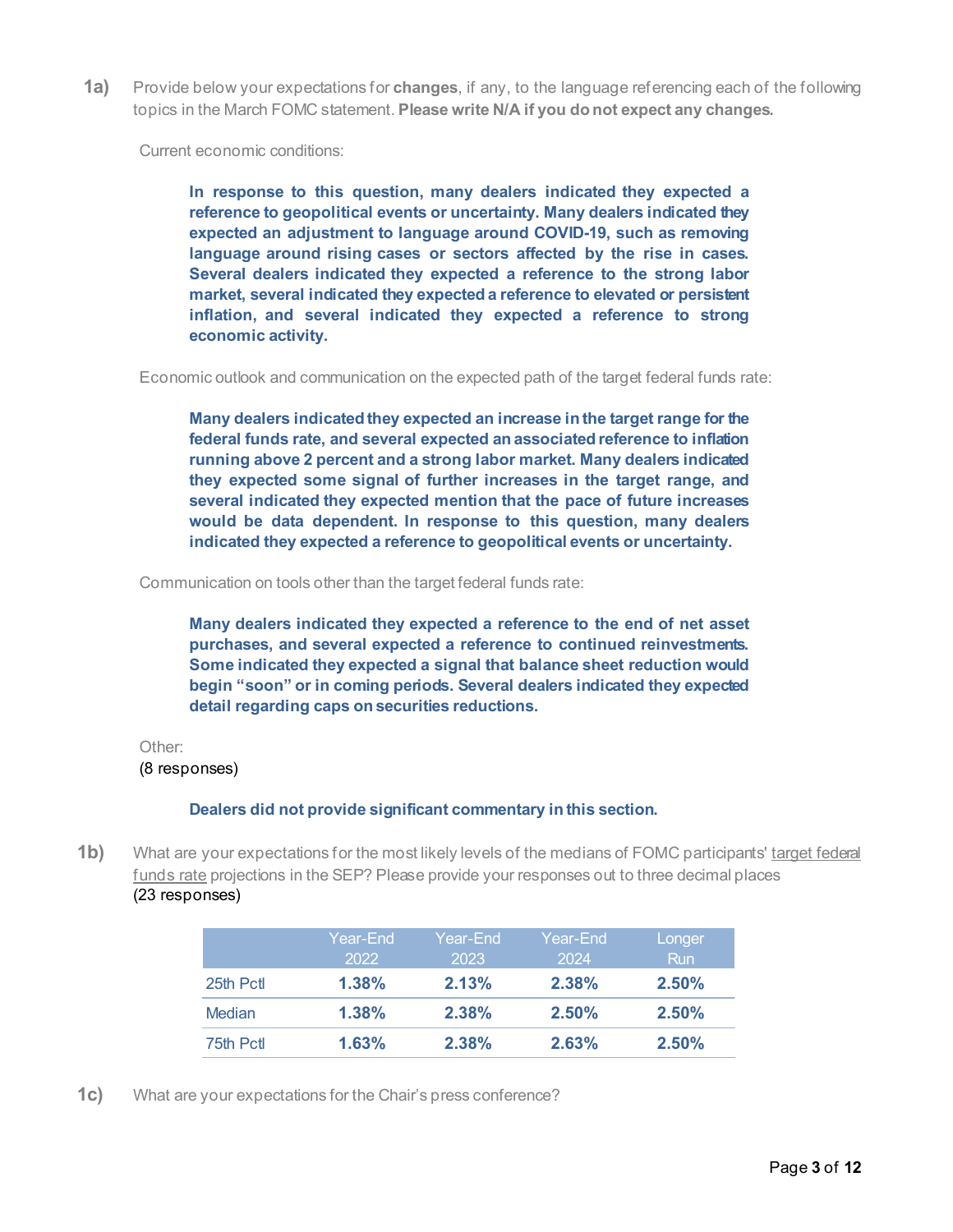**Most dealers indicated they expected some discussion of balance sheet reduction at the press conference. In response to this question, many dealers indicated they expected a reference to geopolitical events or uncertainty at the press conference, and several specified a reference to associated risks to the inflation or growth outlook. Many dealers indicated they expected the Chair's press conference remarks to be similar to those in his early-March congressional testimony. Many dealers indicated they expected the Chair to signal a series of further increases in the target range for the federal funds rate. Several dealers indicated they expected the Chair to indicate the Committee is open to increasing the target range in increments larger than 25 basis points.** 

#### **Several dealers expected reference to elevated or broad inflationary pressures. Several dealers indicated they expected the Chair to mention tight labor markets, and several expected reference to the strong economy.**

<span id="page-3-0"></span>**2a)** Provide your estimate of the most likely outcome (i.e., the mode) for the target federal funds rate or range, as applicable, immediately following the FOMC meetings and at the end of each of the following quarters and years below. For the time periods at which you expect a target range, please indicate the midpoint of that range in providing your response.

|                | Mar.      | Mav   | Jun.      | Jul.  | Sep.      | Nov.    | Dec.      | Jan. 31 - |
|----------------|-----------|-------|-----------|-------|-----------|---------|-----------|-----------|
|                | $15 - 16$ | $3-4$ | $14 - 15$ | 26-27 | $20 - 21$ | $(1-2)$ | $13 - 14$ | Feb. 1    |
| 25th Pctl      | 0.38%     | 0.63% | 0.88%     | 0.88% | 1.13%     | 1.13%   | 1.38%     | 1.38%     |
| <b>Median</b>  | 0.38%     | 0.63% | 0.88%     | 1.13% | 1.38%     | 1.63%   | 1.63%     | 1.63%     |
| 75th Pctl      | 0.38%     | 0.63% | 0.88%     | 1.13% | 1.38%     | 1.63%   | 1.88%     | 1.88%     |
| # of Responses | 24        | 24    | 24        | 24    | 24        | 24      | 24        | 24        |

|                | 2023 Q1 | 2023 Q2 | 2023 Q3 | 2023 Q4 |
|----------------|---------|---------|---------|---------|
| 25th Pctl      | 1.63%   | 1.88%   | 2.13%   | 2.13%   |
| <b>Median</b>  | 1.88%   | 2.13%   | 2.38%   | 2.38%   |
| 75th Pctl      | 2.13%   | 2.38%   | 2.63%   | 2.75%   |
| # of Responses | 24      | 24      | 24      | 24      |
|                | 2024 Q1 | 2024 Q2 | 2024 Q3 | 2024 Q4 |
| 25th Pctl      | 2.13%   | 2.13%   | 2.13%   | 2.13%   |
| Median         | 2.63%   | 2.63%   | 2.63%   | 2.63%   |

| 75th Pctl      | 2.88% | 2.88% | 2.88% | 2.88% |
|----------------|-------|-------|-------|-------|
| # of Responses | 21    |       |       |       |

|                | 2025  | 2026  | 2027  | 2028  |
|----------------|-------|-------|-------|-------|
| 25th Pctl      | 2.13% | 2.13% | 2.13% | 2.13% |
| Median         | 2.38% | 2.38% | 2.38% | 2.38% |
| 75th Pctl      | 2.63% | 2.63% | 2.56% | 2.56% |
| # of Responses | 21    | 21    | 20    | 20    |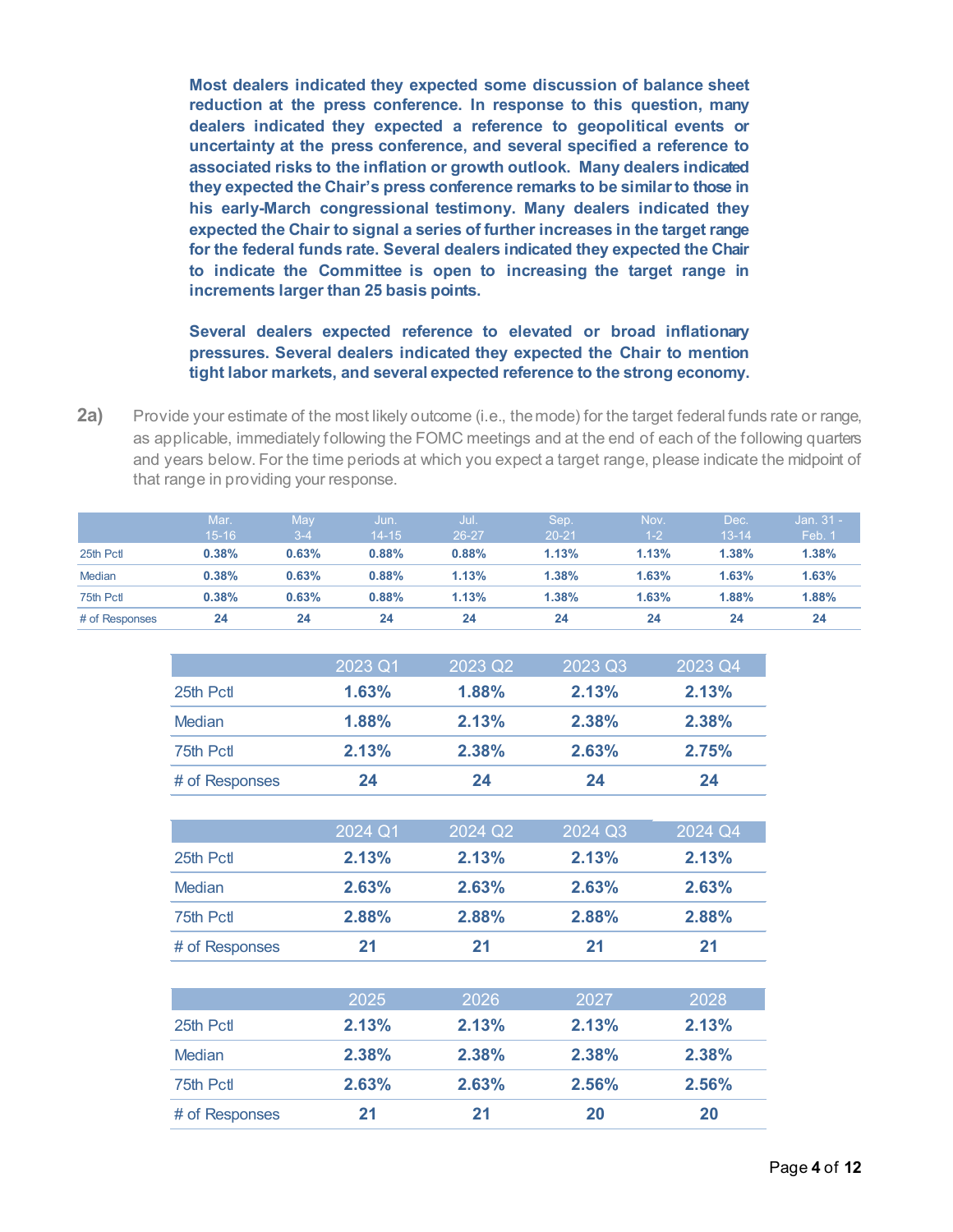2b) Provide your estimate for the most likely value for the following indicators at the time of the next increase in the target range for the federal funds rate.

| Most Likely Value of Economic Indicator at Time of Next Increase in Target Range |                   |                                          |                                                        |                                           |  |  |  |  |  |
|----------------------------------------------------------------------------------|-------------------|------------------------------------------|--------------------------------------------------------|-------------------------------------------|--|--|--|--|--|
|                                                                                  | Unemployment Rate | Labor Force<br><b>Participation Rate</b> | Total Change in the Level of<br>Real GDP Since 2019 Q4 | Headline 12-month<br><b>PCE</b> Inflation |  |  |  |  |  |
| 25th Pct                                                                         | 3.8%              | 62.3%                                    | 3.2%                                                   | 6.1%                                      |  |  |  |  |  |
| Median                                                                           | 3.8%              | 62.3%                                    | 3.4%                                                   | 6.1%                                      |  |  |  |  |  |
| 75th Pctl                                                                        | 3.8%              | 62.3%                                    | 3.7%                                                   | 6.2%                                      |  |  |  |  |  |

**2c)** In addition, provide your estimate of the longer run target federal funds rate and your expectation for the average federal funds rate over the next 10 years.

|           | Longer Run | 10-yr Average<br><b>FF</b> Rate |
|-----------|------------|---------------------------------|
| 25th Pctl | 2.13%      | $1.90\%$                        |
| Median    | 2.25%      | 2.04%                           |
| 75th Pctl | 2.50%      | 2.43%                           |

2d) Please indicate the percent chance that you attach to the target federal funds rate or range falling in each of the following ranges immediately following the March and May FOMC meetings and at the end of 2022, 2023, and 2024. If you expect a target range, please use the midpoint of that range in providing your response. (21 responses)

| Federal Funds Rate or Range after March 2022 FOMC Meeting |            |    |                                                                                       |    |       |       |       |       |       |       |
|-----------------------------------------------------------|------------|----|---------------------------------------------------------------------------------------|----|-------|-------|-------|-------|-------|-------|
|                                                           |            |    | $0.00 - 0.26 - 0.51 - 0.76 - 1.01 - 1.26 - 1.51 - 1.76 -$                             |    |       |       |       |       |       |       |
|                                                           | $< 0.00\%$ |    | $0.25\%$ $0.50\%$ $0.75\%$ $1.00\%$ $1.25\%$ $1.50\%$ $1.75\%$ $2.00\%$ $\geq 2.01\%$ |    |       |       |       |       |       |       |
| Average                                                   | $0\%$      | 4% | 87%                                                                                   | 8% | $0\%$ | $0\%$ | $0\%$ | $0\%$ | $0\%$ | $0\%$ |

| Federal Funds Rate or Range after May 2022 FOMC Meeting |            |          |             |       |                                                       |    |           |          |         |                         |
|---------------------------------------------------------|------------|----------|-------------|-------|-------------------------------------------------------|----|-----------|----------|---------|-------------------------|
|                                                         |            | $0.00 -$ | $-0.26 - 7$ |       | $0.51 - 0.76 - 1.01 - 1.26 - 1.51 -$                  |    |           |          | $-176-$ |                         |
|                                                         | $< 0.00\%$ | $0.25\%$ | $-0.50\%$   | 0.75% | $\begin{array}{ c c c }\n1.00\% & 1.25\% \end{array}$ |    | $-1.50\%$ | $1.75\%$ |         | $12.00\%$ $\geq 2.01\%$ |
| Average                                                 | $0\%$      | 2%       | 14%         | 64%   | 19%                                                   | 2% | $0\%$     | $0\%$    | 0%      | 0%                      |

| Federal Funds Rate or Range at the End of 2022 |            |          |           |          |                               |     |           |           |         |                     |
|------------------------------------------------|------------|----------|-----------|----------|-------------------------------|-----|-----------|-----------|---------|---------------------|
|                                                |            | $0.00 -$ | $0.26 -$  |          | $0.51 - 0.76 - 1.01 - 1.26 -$ |     |           | $-1.51 -$ | $-176-$ |                     |
|                                                | $< 0.00\%$ | 0.25%    | $-0.50\%$ | $0.75\%$ | $1.00\%$ $1.25\%$             |     | $-1.50\%$ | $1.75\%$  |         | $2.00\% \ge 2.01\%$ |
| Average                                        | $0\%$      | 2%       | $1\%$     | 3%       | 8%                            | 12% | 21%       | 21%       | 21%     | 11%                 |

| Federal Funds Rate or Range at the End of 2023 |               |    |                                                           |    |    |     |     |     |     |                                                                                                                                                    |
|------------------------------------------------|---------------|----|-----------------------------------------------------------|----|----|-----|-----|-----|-----|----------------------------------------------------------------------------------------------------------------------------------------------------|
|                                                |               |    | $0.76 - 1.01 - 1.26 - 1.51 - 1.76 - 2.01 - 2.26 - 2.51 -$ |    |    |     |     |     |     |                                                                                                                                                    |
|                                                | $\leq 0.75\%$ |    |                                                           |    |    |     |     |     |     | $\frac{1\,1.00\% \qquad 1.25\% \qquad 1.50\% \qquad 1.75\% \qquad 2.00\% \qquad 2.25\% \qquad 2.50\% \qquad 2.75\% \qquad \geq 2.76\% \quad \, \}$ |
| Average 4%                                     |               | 2% | 2%                                                        | 4% | 9% | 12% | 15% | 18% | 14% | 19%                                                                                                                                                |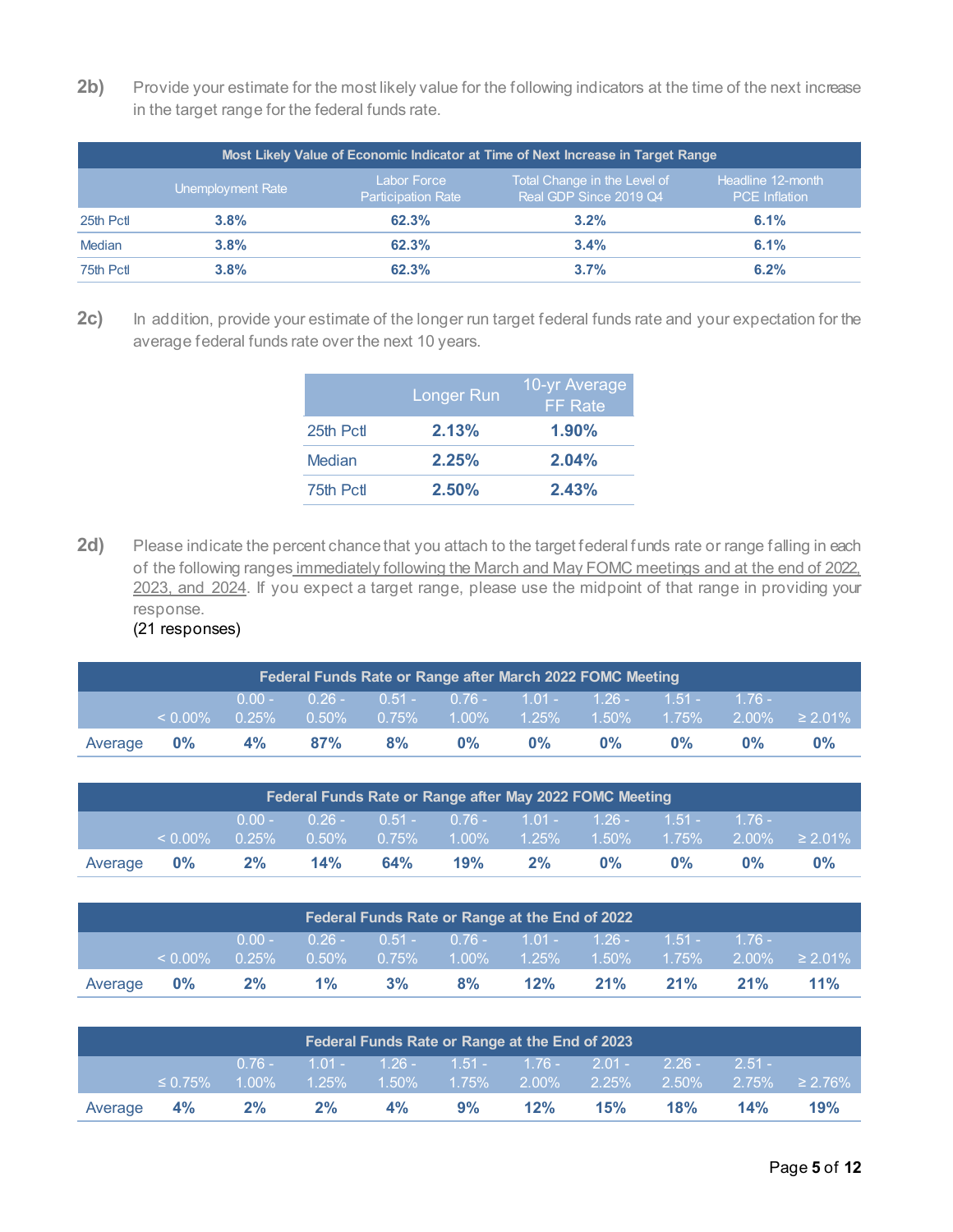| Federal Funds Rate or Range at the End of 2024 |  |             |  |       |                                                           |               |     |     |                                                            |  |  |
|------------------------------------------------|--|-------------|--|-------|-----------------------------------------------------------|---------------|-----|-----|------------------------------------------------------------|--|--|
|                                                |  |             |  |       | $0.76 - 1.01 - 1.26 - 1.51 - 1.76 - 2.01 - 2.26 - 2.51 -$ |               |     |     |                                                            |  |  |
| $\leq 0.75\%$                                  |  |             |  |       |                                                           |               |     |     | $1.00\%$ 1.25% 1.50% 1.75% 2.00% 2.25% 2.50% 2.75% ≥ 2.76% |  |  |
| Average 6%                                     |  | $2\%$ 3% 3% |  | $5\%$ |                                                           | $11\%$ $17\%$ | 16% | 14% | 23%                                                        |  |  |

**2e)** What is your estimate of the target federal funds rate or range at the effective lower bound?

|           | <b>Level of Target Federal</b><br><b>Funds Rate or Range</b><br>at ELB |
|-----------|------------------------------------------------------------------------|
| 25th Pctl | $0.00\%$                                                               |
| Median    | 0.13%                                                                  |
| 75th Pctl | 0.13%                                                                  |

**2f)** For parts a-e, please explain the factors behind any change to your expectations, where applicable, since the last policy survey.

> **Some dealers indicated they raised or brought forward their modal expectations for increases in the target range for the federal funds rate compared with their prior survey response due to higher realized inflation. Several dealers cited communications from FOMC officials, and several cited higher inflation expectations or forecasts.**

<span id="page-5-0"></span>**3a)** Please provide your modal expectation for the total net change in SOMA holdings of U.S. Treasury securities and agency mortgage-backed securities (MBS) over each of the periods below.

If you expect SOMA holdings to increase on net in a given period, for example through net asset purchases, please enter a positive number. If you expect SOMA holdings to be unchanged on net in a given period, for example through reinvestments that result in no net change in holdings, please enter 0. If you expect SOMA holdings to decline on net in a given period, for example through maturities or paydowns that exceed any reinvestments or through sales, please enter a negative number.

|  | (21 responses) |
|--|----------------|
|--|----------------|

|           | Net Change in U.S. Treasury Securities (\$ billions) |              |             |              |              |              |              |  |  |  |  |
|-----------|------------------------------------------------------|--------------|-------------|--------------|--------------|--------------|--------------|--|--|--|--|
|           | Mid-Mar.<br>to end-<br>Mar.<br>2022                  | Apr.<br>2022 | May<br>2022 | Jun.<br>2022 | Jul.<br>2022 | Aug.<br>2022 | Sep.<br>2022 |  |  |  |  |
| 25th Pctl | 0                                                    | 0            | 0           | $-23$        | -60          | $-60$        | $-60$        |  |  |  |  |
| Median    | 0                                                    | $\bf{0}$     | 0           | 0            | $-30$        | $-50$        | $-45$        |  |  |  |  |
| 75th Pctl | 0                                                    | 0            | 0           | 0            | $-15$        | $-20$        | $-30$        |  |  |  |  |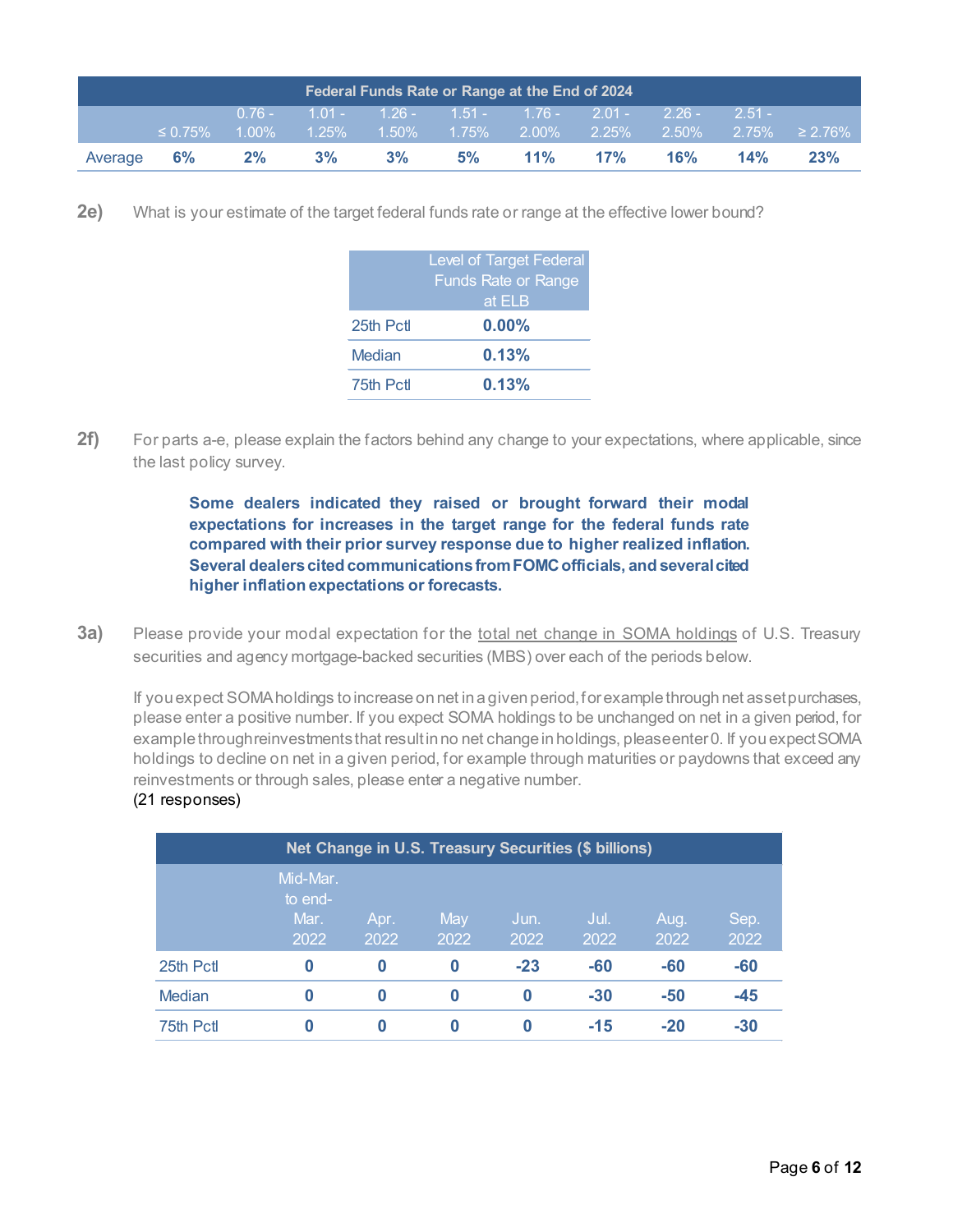| Net Change in U.S. Treasury Securities (\$ billions) |        |        |                                         |        |        |  |  |  |  |  |
|------------------------------------------------------|--------|--------|-----------------------------------------|--------|--------|--|--|--|--|--|
|                                                      |        |        | 2022 Q4 2023 Q1 2023 Q2 2023 Q3 2023 Q4 |        |        |  |  |  |  |  |
| 25th Pctl                                            | $-180$ | $-180$ | $-180$                                  | $-154$ | $-161$ |  |  |  |  |  |
| Median                                               | $-154$ | $-168$ | $-169$                                  | $-148$ | $-153$ |  |  |  |  |  |
| 75th Pctl                                            | $-120$ | $-150$ | $-149$                                  | $-136$ | $-144$ |  |  |  |  |  |

| Net Change in U.S. Treasury Securities (\$ billions) |        |        |        |        |        |       |                                                                 |     |  |  |
|------------------------------------------------------|--------|--------|--------|--------|--------|-------|-----------------------------------------------------------------|-----|--|--|
|                                                      |        |        |        |        |        |       | 2024 Q1 2024 Q2 2024 Q3 2024 Q4 2025 Q1 2025 Q2 2025 Q3 2025 Q4 |     |  |  |
| 25th Pctl                                            | $-157$ | $-154$ | $-150$ | $-135$ | $-138$ | $-90$ | -83                                                             | -76 |  |  |
| Median                                               | $-143$ | $-143$ | $-138$ | $-117$ | $-116$ | $-58$ |                                                                 |     |  |  |
| 75th Pctl                                            | $-120$ | $-120$ | $-120$ | $-105$ |        |       | 40                                                              | 51  |  |  |

|          | <b>Net Change in Agency MBS (\$ billions)</b> |              |             |              |              |              |              |  |  |  |  |
|----------|-----------------------------------------------|--------------|-------------|--------------|--------------|--------------|--------------|--|--|--|--|
|          | Mid-Mar.<br>to end-<br>Mar.<br>2022           | Apr.<br>2022 | May<br>2022 | Jun.<br>2022 | Jul.<br>2022 | Aug.<br>2022 | Sep.<br>2022 |  |  |  |  |
| 25th Pct | $\bf{0}$                                      | $\bf{0}$     | 0           | $-11$        | $-30$        | $-38$        | $-34$        |  |  |  |  |
| Median   | 0                                             | $\bf{0}$     | $\bf{0}$    | 0            | $-15$        | $-20$        | $-30$        |  |  |  |  |
| 75th Pct | 0                                             | $\bf{0}$     | 0           | 0            | $-10$        | $-10$        | $-16$        |  |  |  |  |

| Net Change in Agency MBS (\$ billions) |        |        |        |        |                                         |  |  |  |  |  |
|----------------------------------------|--------|--------|--------|--------|-----------------------------------------|--|--|--|--|--|
|                                        |        |        |        |        | 2022 Q4 2023 Q1 2023 Q2 2023 Q3 2023 Q4 |  |  |  |  |  |
| 25th Pctl                              | $-118$ | $-120$ | $-120$ | $-120$ | $-120$                                  |  |  |  |  |  |
| Median                                 | $-88$  | $-90$  | $-91$  | $-93$  | -90                                     |  |  |  |  |  |
| 75th Pctl                              | -62    | -77    | -83    | $-82$  | -77                                     |  |  |  |  |  |

| Net Change in Agency MBS (\$ billions) |         |        |        |        |                                                 |     |       |         |  |  |
|----------------------------------------|---------|--------|--------|--------|-------------------------------------------------|-----|-------|---------|--|--|
|                                        | 2024 Q1 |        |        |        | 2024 Q2 2024 Q3 2024 Q4 2025 Q1 2025 Q2 2025 Q3 |     |       | 2025 Q4 |  |  |
| 25th Pct                               | $-120$  | $-120$ | $-120$ | $-118$ | -90                                             | -90 | $-75$ | -75     |  |  |
| Median                                 | $-90$   | -88    | $-83$  | $-76$  | -61                                             | -63 | -60   | -59     |  |  |
| 75th Pctl                              | -69     | $-70$  | $-67$  | -60    | $-50$                                           | -50 |       |         |  |  |

If your responses above do not reflect a period in which SOMA holdings decline (e.g. Treasury and Agency MBS values in a given period sum to a negative number and are not blank), please provide your modal expectation for the earliest quarter in which SOMA holdings decline.

**There was only one response.\***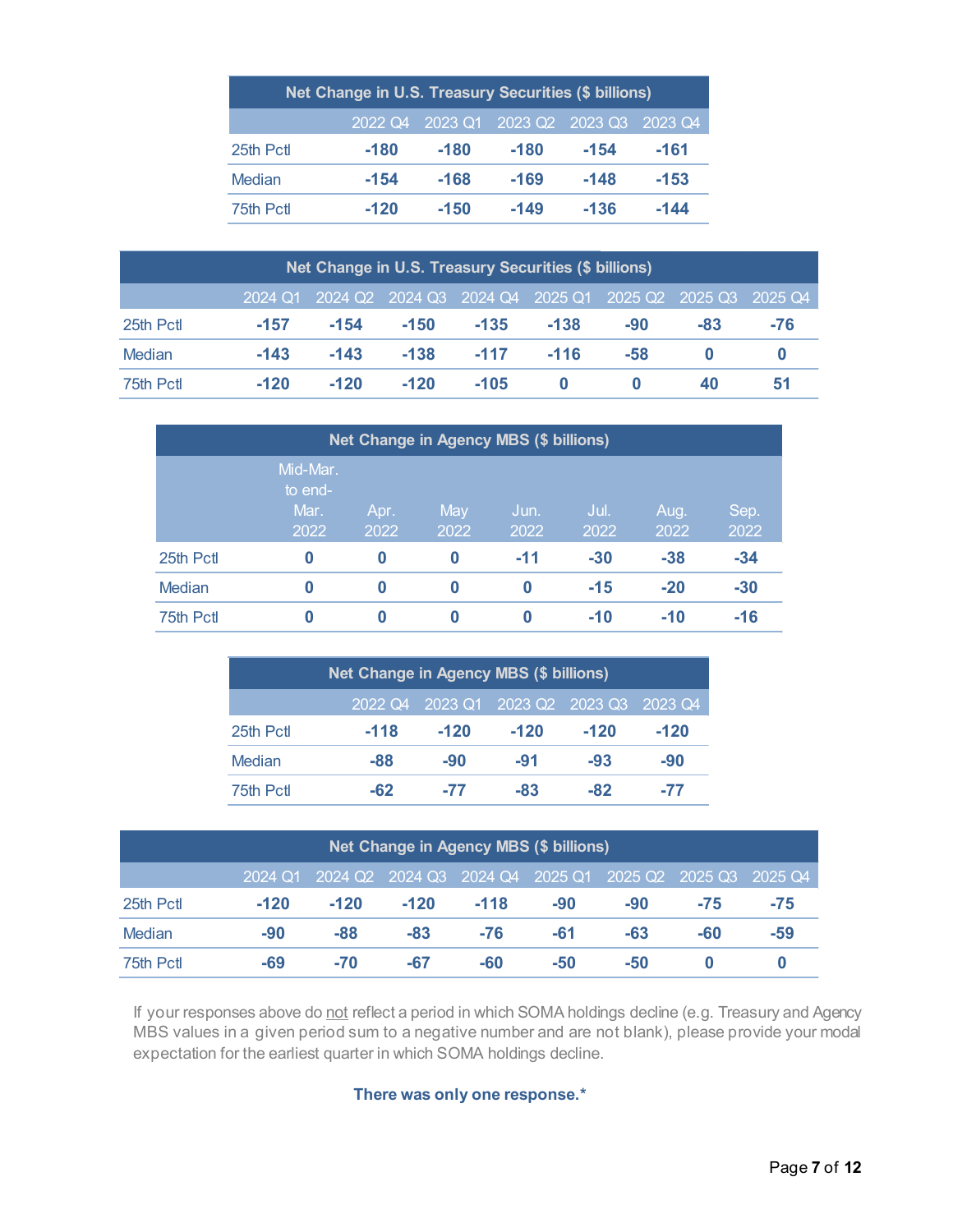*\*Dropdown selections: Q1 2022, Q2 2022, Q3 2022, Q4 2022, Q1 2023, Q2 2023, Q3 2023, Q4 2023, Q1 2024, Q2 2024, Q3 2024, Q4 2024, Q1 2025, Q2 2025, Q3 2025, Q4 2025, Q1 2026, Q2 2026, Q3 2026, Q4 2026, Q1 2027, Q2 2027, Q3 2027, Q4 2027, Q1 2028 or later.*

**3b)** Please describe your expectations regarding the Committee's approach to balance sheet reduction, including any expectations around U.S. Treasury coupons and bills, agency mortgage-backed securities (MBS), reinvestments, and asset sales.

> **Most dealers indicated they expected caps on securities reductions, and most dealers specified a phase-in of caps over time. Several dealers indicated they expected an announcement of balance sheet reduction in May, and several indicated they expected balance sheet reduction to start in June.**

> **Some dealers indicated they viewed sales of agency mortgage-backed securities as possible. Several dealers indicated they thought it was possible that the Committee could redirect the reinvestment of principal payments from mortgage-backed securities into Treasury securities.**

> **Some dealers indicated they expected Treasury bills to roll off the balance sheet, though several other dealers indicated they expected no Treasury bill roll off.**

**3c)** If you expect the SOMA portfolio to decline, please indicate the percent chance that you attach to the level of the target federal funds rate or range falling in the following ranges when the SOMA portfolio first declines. If you expect a target range, please use the midpoint of that range in providing your response.

|                   |               | $0.26 - 0.51 - 0.76 - 1.01 - 1.26 - 1.51 - 1.76 - 2.01 -$ |  |                  |       |       |                                                                         |
|-------------------|---------------|-----------------------------------------------------------|--|------------------|-------|-------|-------------------------------------------------------------------------|
|                   | $\leq 0.25\%$ |                                                           |  |                  |       |       | $\frac{1}{10.50\%}$ 0.75% 1.00% 1.25% 1.50% 1.75% 2.00% 2.25% ≥ 2.26% l |
| Average <b>0%</b> |               | $6\%$ 34% 37% 17% 3%                                      |  | $1\%$ and $\sim$ | $0\%$ | $0\%$ | $0\%$                                                                   |

**3d)** If you expect the SOMA portfolio to decline, please indicate the period in which you expect the SOMA portfolio will cease to decline as well as the size of the SOMA portfolio when it ceases to decline. For reference, Securities Held Outright in the SOMA portfolio on February 23, 2022 was \$8,462 billion according to the most recent H.4.1 release.

|               | Period in which SOMA | Size of SOMA Portfolio |  |  |  |  |
|---------------|----------------------|------------------------|--|--|--|--|
|               | Portfolio Ceases to  | when it Ceases to      |  |  |  |  |
|               | Decline*:            | ≀Decline**: ˈ          |  |  |  |  |
| 25th Pctl     | Q1 2025              | 5250                   |  |  |  |  |
| <b>Median</b> | Q3 2025              | 5750                   |  |  |  |  |
| 75th Pctl     | Q1 2026              | 6250                   |  |  |  |  |

*\*Dropdown selections: Q1 2022, Q2 2022, Q3 2022, Q4 2022, Q1 2023, Q2 2023, Q3 2023, Q4 2023, Q1 2024, Q2 2024, Q3 2024, Q4 2024, Q1 2025, Q2 2025, Q3 2025, Q4 2025, Q1 2026, Q2 2026, Q3 2026, Q4 2026, Q1 2027, Q2 2027, Q3 2027, Q4 2027, Q1 2028 or later.* 

*\*\*Dropdown selections: \$0-500bn, \$501-1000bn, \$1001-1500bn, \$1501-2000bn, \$2001-2500bn, \$2501-3000bn, \$3001-3500bn, \$3501-4000bn, \$4001-4500bn, \$4501-5000bn, \$5001-5500bn, \$5501-6000bn, \$6001-6500bn, \$6501-7000bn, \$7001-7500bn, \$7501-8000bn, \$8001bn or larger*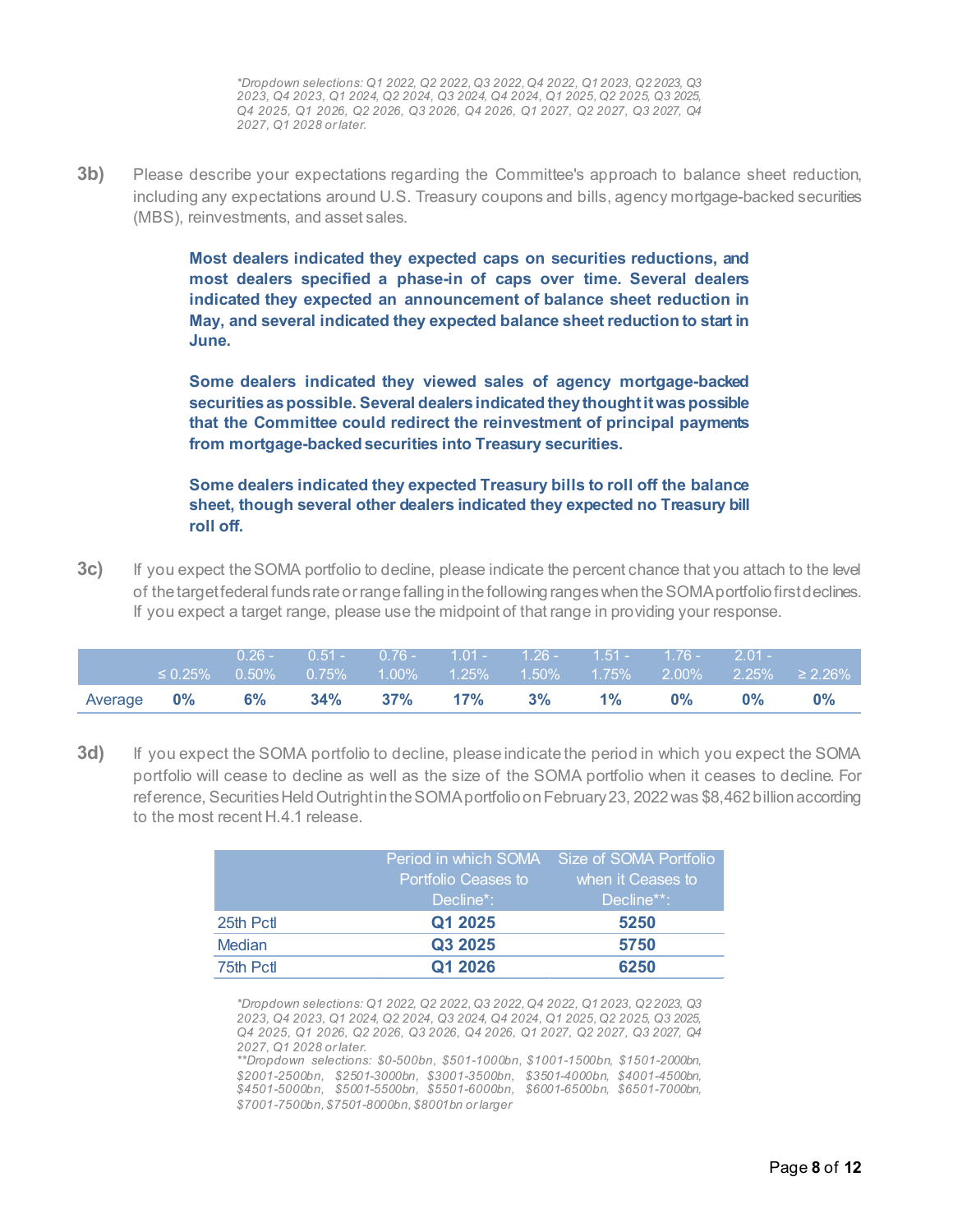**3e)** Please indicate the percent chance that you attach to the size of the SOMA portfolio falling in each of the following ranges when it ceases to decline. For reference, Securities Held Outright in the SOMA portfolio on February 23, 2022 was \$8,462 billion according to the most recent H.4.1 release.

|         | \$4000bn or | $$4001 -$ | $$4501-$     | $$5001 -$ | $$5501-$  | $$6001 -$ | \$6501 | \$7001- | \$7501bn or |
|---------|-------------|-----------|--------------|-----------|-----------|-----------|--------|---------|-------------|
|         | smaller     | 4500bn    | $-5000$ bn ' | 5500bn    | $6000$ bn | 6500bn    | 7000bn | 7500bn  | larger,     |
| Average |             | 2%        | 9%           | 23%       | 27%       | 19%       | 12%    | 4%      | $2\%$       |

<span id="page-8-0"></span>**4)** Provide your estimate of the most likely outcome for the 10-year Treasury yield at the end of each period below. In addition, provide your estimate of the longer-run level of the 10-year Treasury yield. Forreference, as of March 1 the yield was roughly 1.73 percent.

|                | 2022 Q1  | 2022 Q2 | 2022 Q3  | 2022 Q4 |
|----------------|----------|---------|----------|---------|
| 25th Pctl      | 1.85%    | 1.95%   | $2.00\%$ | 2.10%   |
| Median         | 1.95%    | 2.05%   | 2.20%    | 2.25%   |
| 75th Pctl      | $2.00\%$ | 2.20%   | 2.30%    | 2.40%   |
| # of Responses | 23       | 23      | 23       | 23      |

|                | 2023 H1 | 2023 H <sub>2</sub> | 2024 H1  | 2024 H <sub>2</sub> | Longer Run |
|----------------|---------|---------------------|----------|---------------------|------------|
| 25th Pctl      | 2.25%   | 2.25%               | 2.28%    | 2.25%               | 2.25%      |
| <b>Median</b>  | 2.33%   | $2.40\%$            | $2.50\%$ | $2.55\%$            | 2.50%      |
| 75th Pctl      | 2.50%   | 2.65%               | 2.70%    | 2.70%               | 2.75%      |
| # of Responses | 22      | 22                  | 20       | 20                  | 23         |
|                |         |                     |          |                     |            |

<span id="page-8-1"></span>**5)** Provide your estimate of the most likely outcome for the 30-year fixed primary mortgage rate at the end of each period below. In addition, provide your estimate of the longer-run level of the 30-year fixed primary mortgage rate. For reference, as of March 1 the rate was roughly 3.90 percent.

|               |                | 2022 Q1 |                     | 2022 Q2 | 2022 Q3             | 2022 Q4 |            |
|---------------|----------------|---------|---------------------|---------|---------------------|---------|------------|
|               | 25th Pctl      |         | 3.80%               | 3.93%   | 4.03%               | 4.03%   |            |
|               | Median         |         | 3.88%               | 4.10%   | 4.14%               | 4.20%   |            |
|               | 75th Pctl      |         | 4.00%               | 4.23%   | 4.38%               | 4.50%   |            |
|               | # of Responses |         | 20                  | 20      | 20                  | 20      |            |
|               |                | 2023 H1 | 2023 H <sub>2</sub> | 2024 H1 | 2024 H <sub>2</sub> |         | Longer Run |
| 25th Pctl     |                | 4.13%   | 4.20%               | 4.25%   | 4.25%               |         | 4.25%      |
| <b>Median</b> |                | 4.25%   | 4.40%               | 4.45%   | 4.48%               |         | 4.48%      |
| 75th Pctl     |                | 4.70%   | 4.75%               | 4.75%   | 4.75%               |         | 4.75%      |
|               | # of Responses | 19      | 19                  | 18      | 18                  |         | 20         |
|               |                |         |                     |         |                     |         |            |

<span id="page-8-2"></span>**6)** What percent chance do you attach to any additional U.S. federal fiscal policy measures being signed into law over the next 12 months (March 1, 2022 through February 28, 2023)?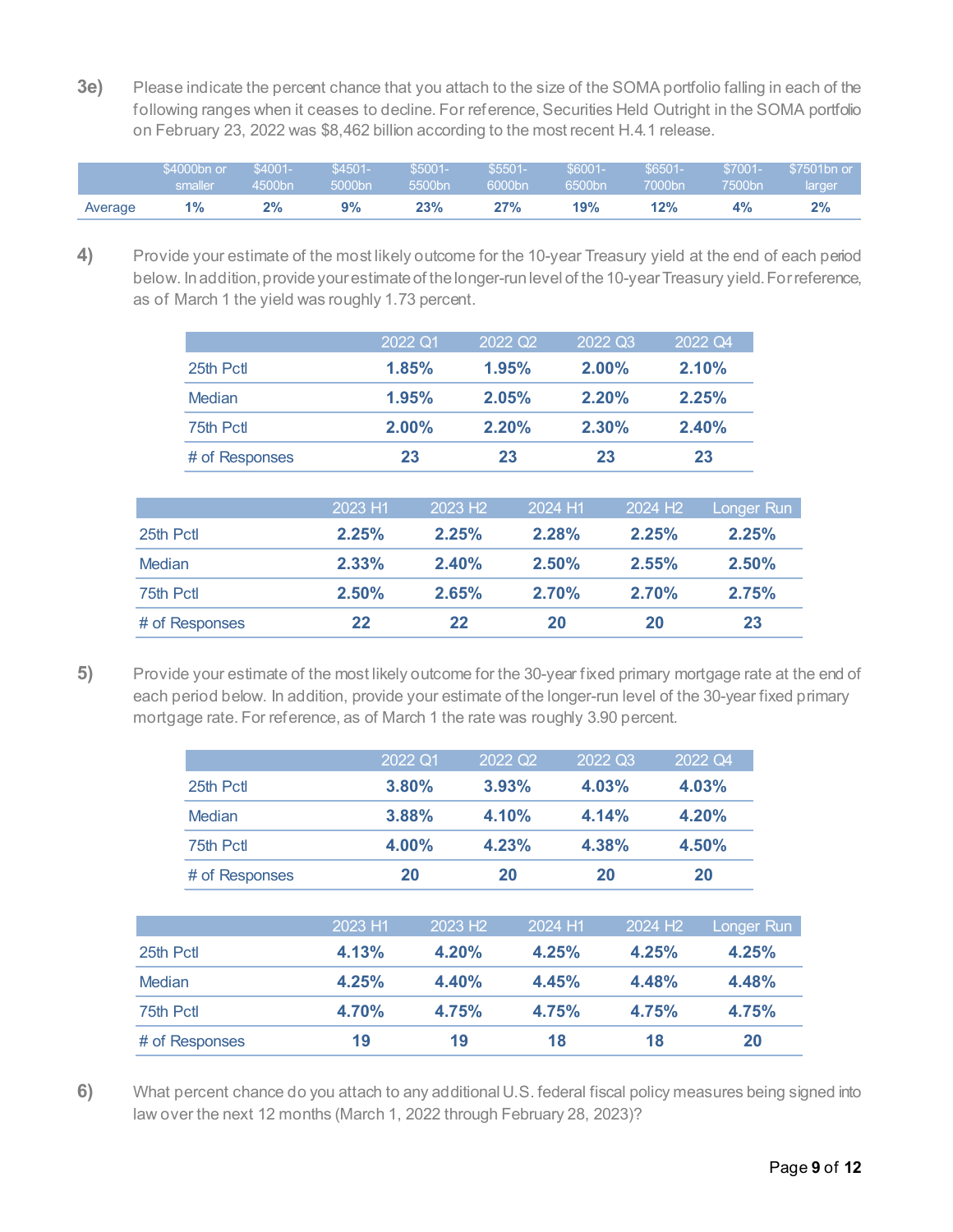| <b>Probability of Additional U.S. Federal Fiscal</b><br><b>Policy Measures</b> |                |  |  |  |
|--------------------------------------------------------------------------------|----------------|--|--|--|
|                                                                                | Next 12 Months |  |  |  |
| 25th Pctl                                                                      | 18%            |  |  |  |
| Median                                                                         | 25%            |  |  |  |
| 75th Pctl                                                                      | 50%            |  |  |  |

If you assigned a non-zero probability above, please provide your estimate of the most likely total amount of additional U.S. federal fiscal policy spending and revenue measures to be signed into law over the next 12 months (March 1, 2022 through February 28, 2023), conditional on there being such additional measures.

### (22 responses)

|           | <b>Additional U.S. Federal Fiscal Policy Measures Estimates</b> |                                |
|-----------|-----------------------------------------------------------------|--------------------------------|
|           | <b>Estimate of Most Likely</b>                                  | <b>Estimate of Most Likely</b> |
|           | <b>Total Amount of</b>                                          | Total Amount of                |
|           | Additional U.S. Federal                                         | Additional U.S. Federal        |
|           | <b>Fiscal Policy Spending</b>                                   | <b>Fiscal Policy Revenue</b>   |
|           | Measures (\$ billions)                                          | Measures (\$ billions)         |
|           | Over Next 12 Months                                             | Over Next 12 Months            |
| 25th Pctl | 800                                                             | 550                            |
| Median    | 1000                                                            | 750                            |
| 75th Pctl | 1500                                                            | 1250                           |
|           |                                                                 |                                |

**7a)** Please provide the percent chance you attach to the following outcomes for headline PCE inflation in 2022, 2023, and 2024 (Q4/Q4).

<span id="page-9-0"></span>(21 responses)

| Headline PCE Inflation 2022 (Q4/Q4) |               |          |    |    |     |                                                    |     |     |             |                                                                   |
|-------------------------------------|---------------|----------|----|----|-----|----------------------------------------------------|-----|-----|-------------|-------------------------------------------------------------------|
|                                     |               |          |    |    |     | $1.51 - 2.01 - 2.51 - 3.01 - 3.51 - 4.01 - 4.51 -$ |     |     | $-5.01 - 4$ |                                                                   |
|                                     | $\leq 1.50\%$ | $2.00\%$ |    |    |     |                                                    |     |     |             | $-2.50\%$ 3.00%   3.50%   4.00%   4.50%   5.00%   5.50%   ≥ 5.51% |
| Average                             | $1\%$         | 3%       | 5% | 8% | 17% | 18%                                                | 21% | 14% | 8%          | 5%                                                                |

|         |               |          |    |                            | Headline PCE Inflation 2023 (Q4/Q4) |          |                             |            |          |                      |
|---------|---------------|----------|----|----------------------------|-------------------------------------|----------|-----------------------------|------------|----------|----------------------|
|         |               | $1.01 -$ |    |                            | $1.26 - 1.51 - 1.76 - 2.01 - 2.26$  |          |                             | $2.51 - 7$ | $-2.76-$ |                      |
|         | $\leq 1.00\%$ | $1.25\%$ |    | $1.50\%$ $1.75\%$ $2.00\%$ |                                     | $2.25\%$ | $\frac{1}{2.50\%}$ 2.75% is |            |          | $3.00\% \geq 3.01\%$ |
| Average | $2\%$         | 2%       | 4% | 6%                         | 15%                                 | 18%      | 19%                         | 15%        | 11%      | 8%                   |

| Headline PCE Inflation 2024 (Q4/Q4) |               |           |    |                            |     |                                |     |           |            |                      |
|-------------------------------------|---------------|-----------|----|----------------------------|-----|--------------------------------|-----|-----------|------------|----------------------|
|                                     |               | $1.01 -$  |    |                            |     | 1.26- 1.51- 1.76- 2.01- 2.26-  |     | $-2.51 -$ | $2.76 - 4$ |                      |
|                                     | $\leq 1.00\%$ | $-1.25\%$ |    | $1.50\%$ $1.75\%$ $2.00\%$ |     | $\frac{1}{2.25\%}$ 2.50% 2.75% |     |           |            | $3.00\% \geq 3.01\%$ |
| Average                             | $1\%$         | 2%        | 5% | 9%                         | 20% | 21%                            | 18% | 11%       | 8%         | 5%                   |

Please also provide your point estimate for the most likely outcome.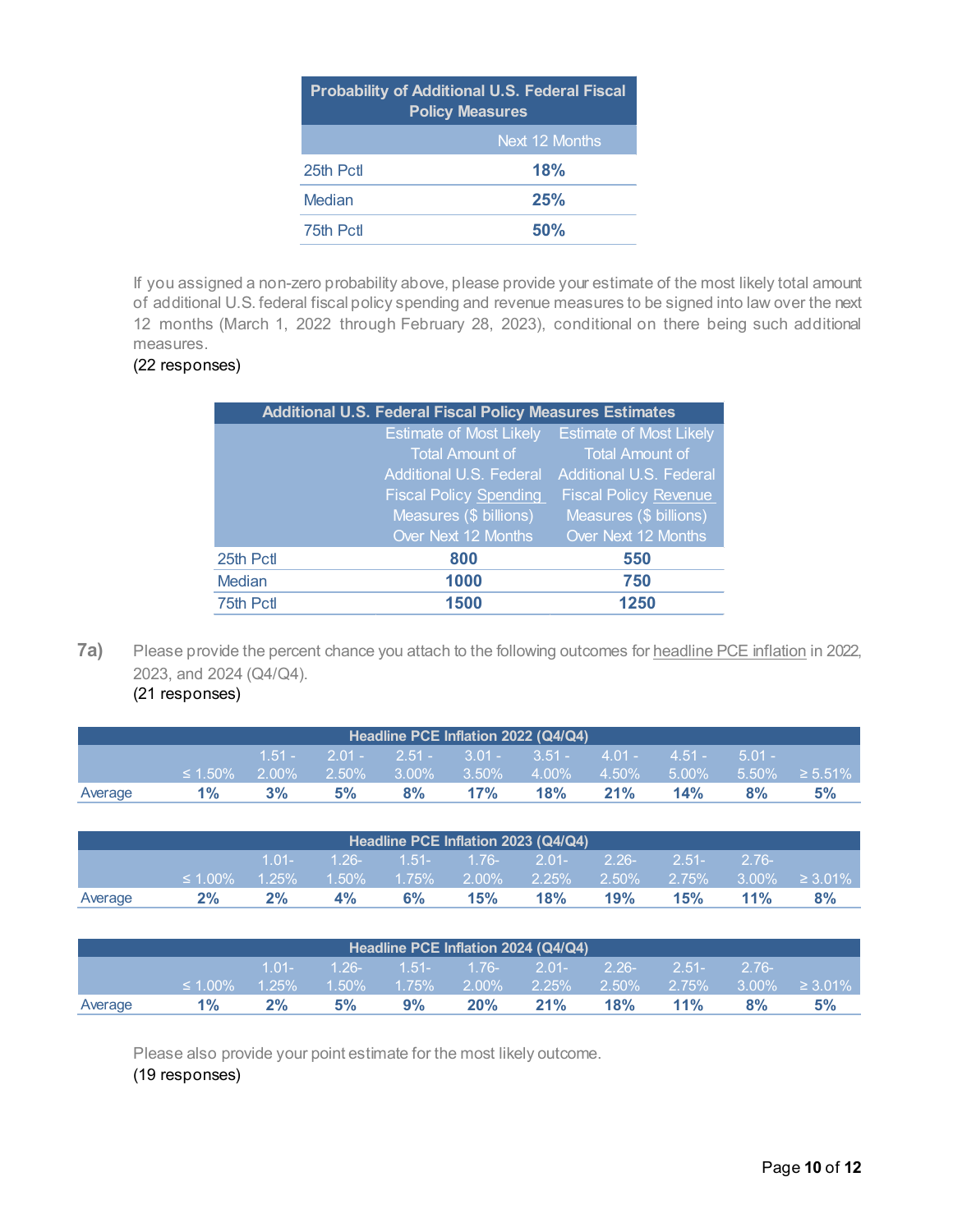|               |       | Headline PCE Inflation Modal Point Estimates (Q4/Q4) |          |
|---------------|-------|------------------------------------------------------|----------|
|               | 2022  | 2023                                                 | 2024     |
| 25th Pctl     | 3.60% | $2.00\%$                                             | $2.00\%$ |
| <b>Median</b> | 4.10% | $2.30\%$                                             | 2.10%    |
| 75th Pctl     | 4.33% | 2.55%                                                | $2.30\%$ |

**7b)** For the outcomes below, provide the percent chance you attach to the annual average CPI inflation rate from March 1, 2022 - February 28, 2027 falling in each of the following ranges. Please also provide your point estimate for the most likely outcome.

|         | $\leq 1.00\%$ | $1.01 -$<br>1.50% | $1.51 -$<br>2.00% | $2.01 -$<br>2.50%  | $2.51 -$<br>3.00% | $\geq 3.01\%$ |
|---------|---------------|-------------------|-------------------|--------------------|-------------------|---------------|
| Average | 3%            | 5%                | 16%               | 27%                | 29%               | <b>20%</b>    |
|         |               |                   |                   |                    |                   |               |
|         |               |                   |                   | <b>Most Likely</b> |                   |               |
|         |               |                   |                   | <b>Outcome</b>     |                   |               |
|         |               | 25th Pctl         |                   | 2.45%              |                   |               |
|         |               | Median            |                   | 2.68%              |                   |               |
|         |               | 75th Pctl         |                   | 2.95%              |                   |               |

**7c)** For the outcomes below, provide the percent chance you attach to the annual average CPI inflation rate from March 1, 2027 - February 29, 2032 falling in each of the following ranges. Please also provide your point estimate for the most likely outcome.

|         |    | $1.01 -$ | $1.51 - 2.01 -$ |     | $-2.51 -$ | $\leq 1.00\%$ 1.50% 2.00% 2.50% 3.00% $\geq 3.01\%$ |
|---------|----|----------|-----------------|-----|-----------|-----------------------------------------------------|
| Average | 3% | 8%       | 25%             | 40% | 18%       | 7%                                                  |
|         |    |          |                 |     |           |                                                     |

|           | <b>Most Likely</b><br>Outcome |
|-----------|-------------------------------|
| 25th Pctl | 2.20%                         |
| Median    | 2.30%                         |
| 75th Pctl | 2.40%                         |

<span id="page-10-0"></span>**8a)** What percent chance do you attach to:

the U.S. economy currently being in a recession\*? the U.S. economy being in a recession\* **in 6 months**? the global economy being in a recession\*\* **in 6 months**?

|           | Currently in U.S.<br>Recession |           | U.S. Recession in<br>6 Months |           | <b>Global Recession</b><br>in 6 Months |
|-----------|--------------------------------|-----------|-------------------------------|-----------|----------------------------------------|
| 25th Pctl | 1%                             | 25th Pctl | 14%                           | 25th Pctl | 18%                                    |
| Median    | 3%                             | Median    | 15%                           | Median    | 20%                                    |
| 75th Pctl | 5%                             | 75th Pctl | 20%                           | 75th Pctl | 25%                                    |